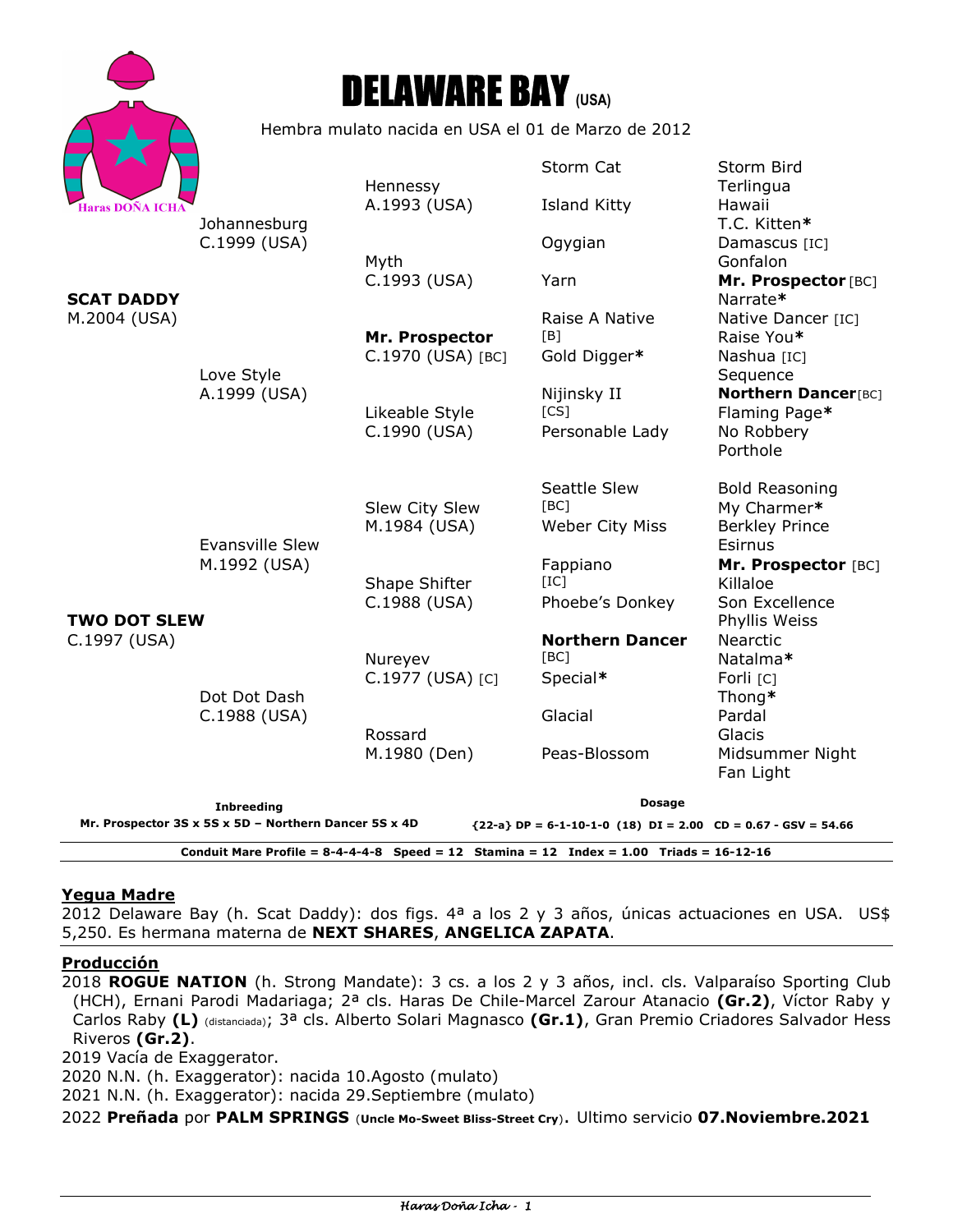## **LINEA PATERNA**

**SCAT DADDY** (**1999**). Ganador de 5 cs. a los 2 y 3 años en 9 actuaciones en USA, incl. Champagne S **(Gr.1)**, Florida Derby **(Gr.1)**, Sanford S **(Gr.2)**,Fountain Of Youth S **(Gr.2)**; 2º Hopeful S **(Gr.1)**; 3º Holly Bull S **(Gr.2)**. US\$ 1.334.300. Murió, 2015.

*Es padre en USA y Europa de:* **JUSTIFY (Triple Coronaado Americano, 2018. Invicto** a los 3 años en 5 actuaciones en USA, 2018, incl. Kentucky Derby**-Gr.1**, Preakness Stakes**-Gr.1**, Belmont S**-Gr.1**, Santa Anita Derby**-Gr.1**. US\$ 3,798,000. **Padrillo**), **NO NAY NEVER (***Campeón 2 Años en Francia.*Prix Darley Morny**-Gr.1**, etc. **Padrillo** en Irlanda y Chile), **LADY OF SHAMROCK** (American Oaks S**-Gr.1**, Del Mar Oaks**-Gr.1**, etc. US\$ 825,400), **CARAVAGGIO** (Phoenix S**-Gr.1**, Connmonwealth Cup**-Gr.1**, etc. **Padrillo** en Inglaterra), **LADY AURELIA** (Prix Morny**-Gr.1**, Fr., King's Stand S**-Gr.1**, Ingl, etc., **CELESTINE** (Longines Just A Game S**-Gr.1**, etc., USA), **DADDY LONG LEGS** (U.A.E. Derby Sponsored by Saeed & Mohammed Al Naboodah**-Gr.2**, etc. US\$ 1,334,146.**Padrillo** en Chile), **EL KABEIR** (Jockey Club S**-Gr.2**, etc. US\$ 678,892), **HANDSOME MIKE** (Pennsylvania Derby**-Gr.2**, etc. US\$ 756,780), **FRAC DADDY** (Eclipse S**-Gr.2**, etc. US\$ 697,280), **FINALE (Gr.3)**, **SHARED PROPERTY (Gr.3)**, etc.

En Chile de: **SOLARIA** (*Caballo Del Año, 2013*. *Campeona 2 Años Césped, 2013*. cls. Polla de Potrancas**-Gr.1**, El Derby**-Gr.1**, etc. Exp. a Japón, 2014), **IL CAMPIONE** (*Campeón 2 Años Césped, 2014*. cls. El Ensayo**-Gr.1**, El Derby**-Gr.1**, Polla de Potrillos**-Gr.1**, Nacional Ricardo Lyon**-Gr.1**, etc. Fig. en USA.**Padrillo** en Argentina), **EL BROMISTA** (*Campeón 2 Años Césped, 2013* y *Campeón Mayor, 2016*. cls. .Club Hípico de Santiago-Falabella**-Gr.1**, Alberto Vial Infante**-Gr.1**, etc.), **DACITA**  (*Campeona 2 y 3 Años Césped, 2014-2015*. cls. Polla de Potrancas**-Gr.1**, etc. y en USA Diana S**-Gr.1**, Beverly D S**-Gr.1**, etc. US\$ 1,273,208), **CIMALTA** (*Campeona 2 Años, 2015*. cls. Arturo Lyon Peña**-Gr.1**, etc.), **THE DREAM** (*Campeona 2 Años Arena, 2015*. cls. 1000 Guineas**-Gr.1**, Tanteo de Potrancas**-Gr.1**, etc.), **GRATINADA** (*Campeona Millera*), **PAQUITA COQUETA** (*Campeona Sprinter, 2016*), **WAPI** (*Campeona 3 Años, 2016*), **RUBY LOVE** (*Campeona 2 Años Césped, 2017*), **KNOCKOUT** (**Gr.1**. **Padrillo** en Argentina), **FLYER** (**Gr.1. Padrillo**), **FANTASMAGORICO** (**Gr.1. Padrillo**), **SOUTHERN CAT** (**Gr.1**), **KITCAT** (**Gr.1**), **HUASO HONORABLE (Gr.2)**, **MI COQUETA (Gr.2)**, **TU BRUTUS** (**Gr.3 Padrillo en USA**), **CALIFORNIA ONE (Gr.3)**, **KASPER (Gr.3)**, **SUMERIO (Gr.3), IL REY IVAN (Gr.3), RUN FOR FREE, ENTENAO, UNCIDO, GOZA AD LIBITUM, BAUXITA, ALIÑAO, OSHAWA, WIÑAPU, MAEQUES DE POMBAL, DOSIFICADO, KATMAI, GRAN VILLANO, DESTELLO DEL ALMA,** etc

*SCAT DADDY, fue nominado por el Stud Book de Chile, Padrillo del Año en 2013, 2014 y 2015 Ganó ambas Estadisticas de Padrillos en 2014 y en 2015* 

# **LINEA MATERNA**

## **1ª madre**

1997 **Two Dot Slew** (h. Evansville Slew): ganadora de 4 cs. en USA; 2ª American Beauty Stakes **(L)**, Wishing Well Stakes **(L)**, Dade Turf Classic Stakes, Wintergreen Stakes; 4ª Early Times Mint Julep Handicap **(Gr.3)**, Locust Grove Handicap **(Gr.3)**, Stravinsky Stakes. US\$ 288,546. Es hermana materna de **DASH OF HUMOR**. Madre de:

2007 Carson's Dash (cast. State City): 3 cs. en USA. US\$ 42,666.

- 2008 **ANGELICA ZAPATA** (h. Sharp Humor): 11 cs. en USA, incl. Nancy's Glitter Handicap **(L)**, dos veces, Stage Door Betty Handicap **(L)**, Wasted Tears Stakes, Soaring Softly Stakes, Emergency Nurse Stakes, Cincinnati Trophy Stakes, Sara's Success Stakes, Capano Handicap; 2ª My Charmer Handicap **(Gr.3)**, Houston Ladies Classic Stakes **(L)**, Wasted Tears Stakes, Ellis Park Turf Stakes; 3ª Marshua's River Stakes **(Gr.3)**, Gowell Stakes, Wasted Tears Stakes; 3ª Marshua's River Stakes **(Gr.3)**, Hollywood Wildcat Stakes, Houston Ladies Classic Stakes; 4ª Sabin Stakes **(Gr.2)**, Eight Belle Stakes **(Gr.3)**, Dogwood Stakes **(Gr.3)**, Valdale Stakes, U Can Do It Handicap. US\$ 649,845. Madre de ganadores.
- 2009 Anyslewilldo (h. Any Given Saturday): no corrió en USA. Madre de:

2013 Lady Prado (h. Fort Prado): 2 cs. en USA. US\$ 27,357.

2012 Delaware Bay (h. Scat Daddy): **ver arriba**.

2013 **NEXT SHARES** (cast. Archarcharch): 7 cs. en USA, incl. Shadwell Mile Turf Stakes **(Gr.1)**, San Gabriel Stakes **(Gr.2)**, Seabiscuit Handicap **(Gr.2)**, Old Friend Stakes; 2º Frank E. Kilroe Mile Stakes **(Gr.1)**, Shoemaker Mile **(Gr.1)**, With Anticipation Stakes **(Gr.2)**, Joe Hernandez Stakes **(L)**; 3° Shoemaker Mile **(Gr.1)**, Frank E. Kilroe Mile Stakes **(Gr.1)**, San Gabriel Stakes **(Gr.2)**, Seabisquit Handicap **(Gr.3)**, Thunder Road Stakes **(Gr.3)**. US\$ 1,911,071.